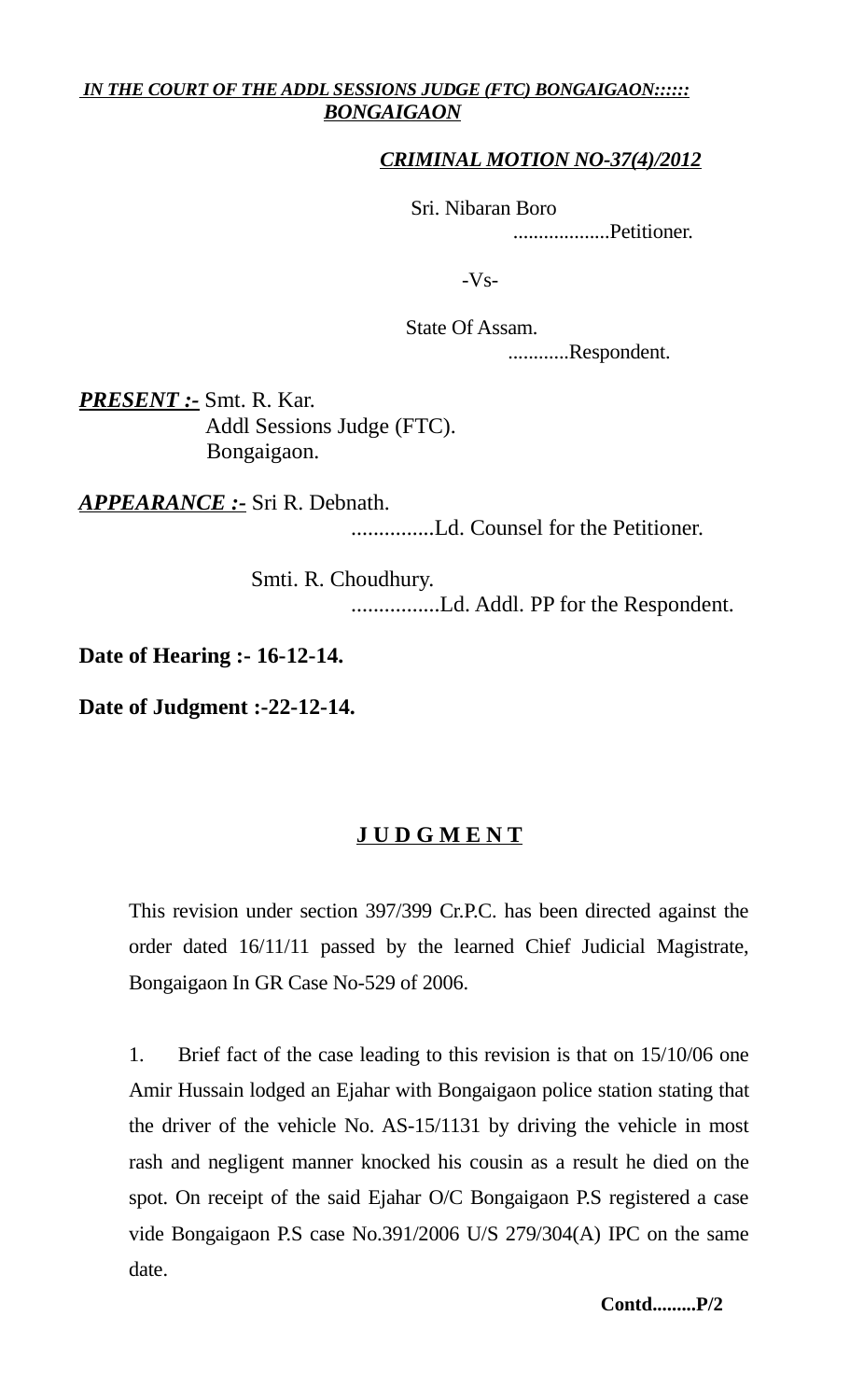After completion of investigation charge sheet has been submitted on 30/11/2006 vide C.S No. 215/2006 which was forwarded to the learned Chief Judicial Magistrate, Bongaigaon on 2/11/2011 and after receiving the charge sheet on 6/11/11 learned Chief Judicial Magistrate took cognizance against the accused petitioner and issued summon. The accused after receiving summon sought time for appearance. During the pendency of the case at the stage of appearance, the accused-petitioner being highly aggrieved by and dis-satisfied with the order dated 16/11/11 preferred this revision on the following grounds.

## **G R O U N D S**

a) for that the Learned court below has erred in law by taking cognizance of the charge sheet so filed by the police beyond the period of limitation that too without having any separate petition for condoning the delay nor stated any ground explaining the cause of delay in the charge sheet either.

b) for that the Learned court below did not appreciate the spirit and mandate of section 468(2)(c) of Cr. P.C.

c) for that the Learned court below has miserably failed to understand that the maximum punishment for the alleged offence U/S 279 of IPC is 6(six) months or with fine which may extends upto Rs.1000/- or with both and the maximum punishment for the alleged offence U/S 304(A) of IPC is 2(two) Years or with fine or with both in total the maximum punishment for both the offences are 2(two) Years and 6(six) months but in this case the cognizance has been taken by the Learned court below after five years from the date of commission of the alleged offence or registration of the case. Hence on this score alone the order dated. 16/11/2011 so passed by the Learned chief judicial Magistrate, Bongaigaon is not tenable in the eye of law and liable to be quashed.

 **Contd.........P/3**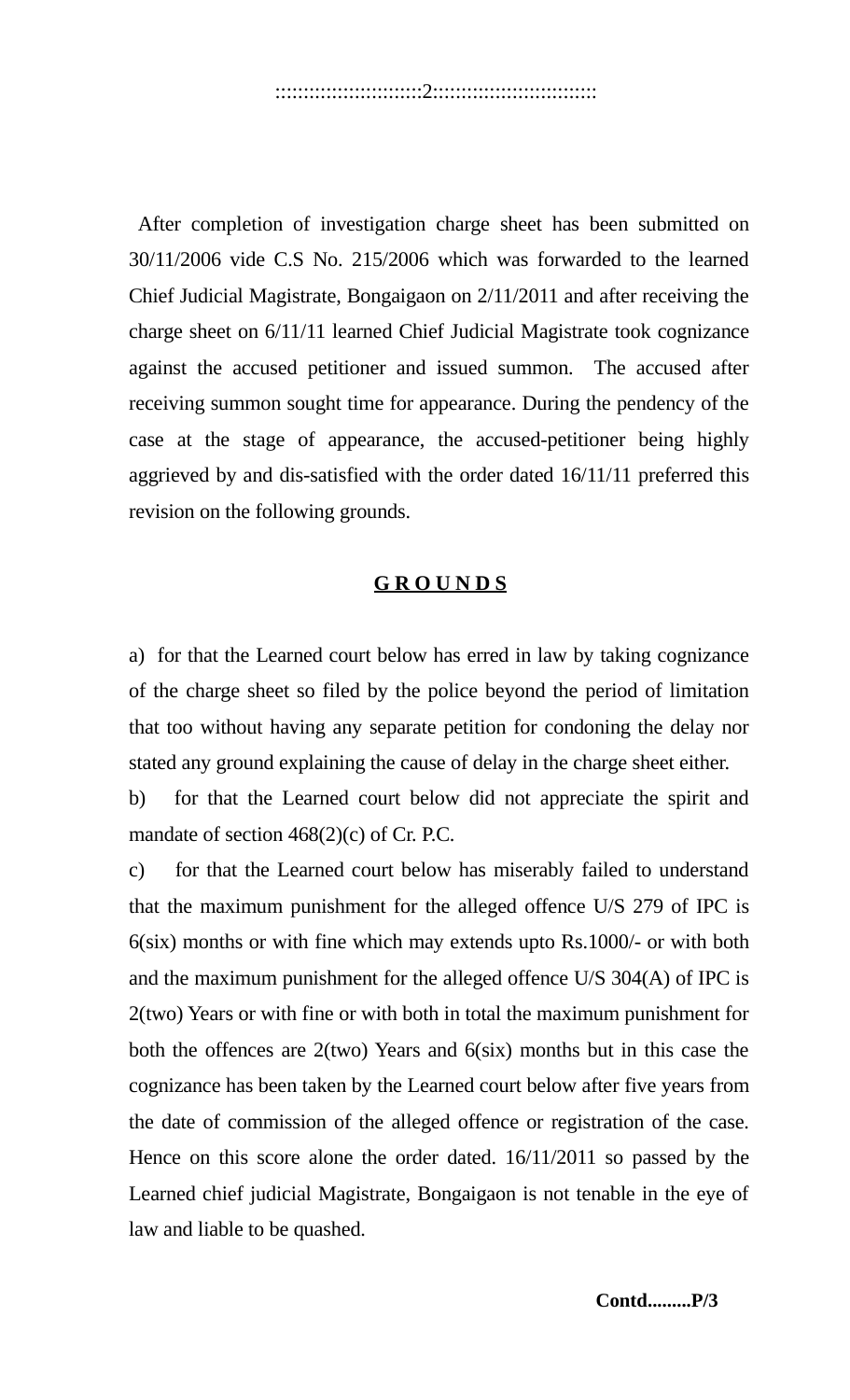d) for that the Learned court below has failed to appreciate the statutory provisions of law as enumerated under section 468 of Cr.pc as the investigating agency has submitted the charge sheet before the Learned court below after 5(five) years from the date of commission of the alleged offence without explaining or assigning any reason for causing such delay and on the basis of the charge sheet so filed by the police beyond the statutory period of limitation the Learned court below without applying his judicious mind has taken cognizance and passed the impugned order dated 16/11/2011 hence the same is liable to be set aside or quashed and the Accused- petitioner is liable to be discharged from the charges leveled against him.

2. I have heard submission of both sides and gone through the LCR.

3. Learned counsel for the petitioner in support of his contention as raised in the petition has placed reliance on the decision of Hon'ble Gauhati High Court reported in 2008(2)GLR 686( K. Vikheho Sema VS State of Nagaland).

4. I have gone through the said citation. I am of the opinion that this citation will not help them as the facts of the said case is different from the instant case. In the instant case accident has taken place on 15/10/06 and on the same date FIR was lodged by the informant and on the same date case was registered and charge sheet has been submitted on 30/11/06. It can thus be seen that there was no delay in filing the FIR. In this case charge sheet has been submitted u/s 279/304(A) IPC. Section 279 IPC is punishable with imprisonment for 6 months or fine of Rs.1,000/- or both and section 304(A)IPC is punishable with imprisonment for 2 years or fine or both.

5. For Ready reference provisions of section 468 Cr. PC is reproduced below :-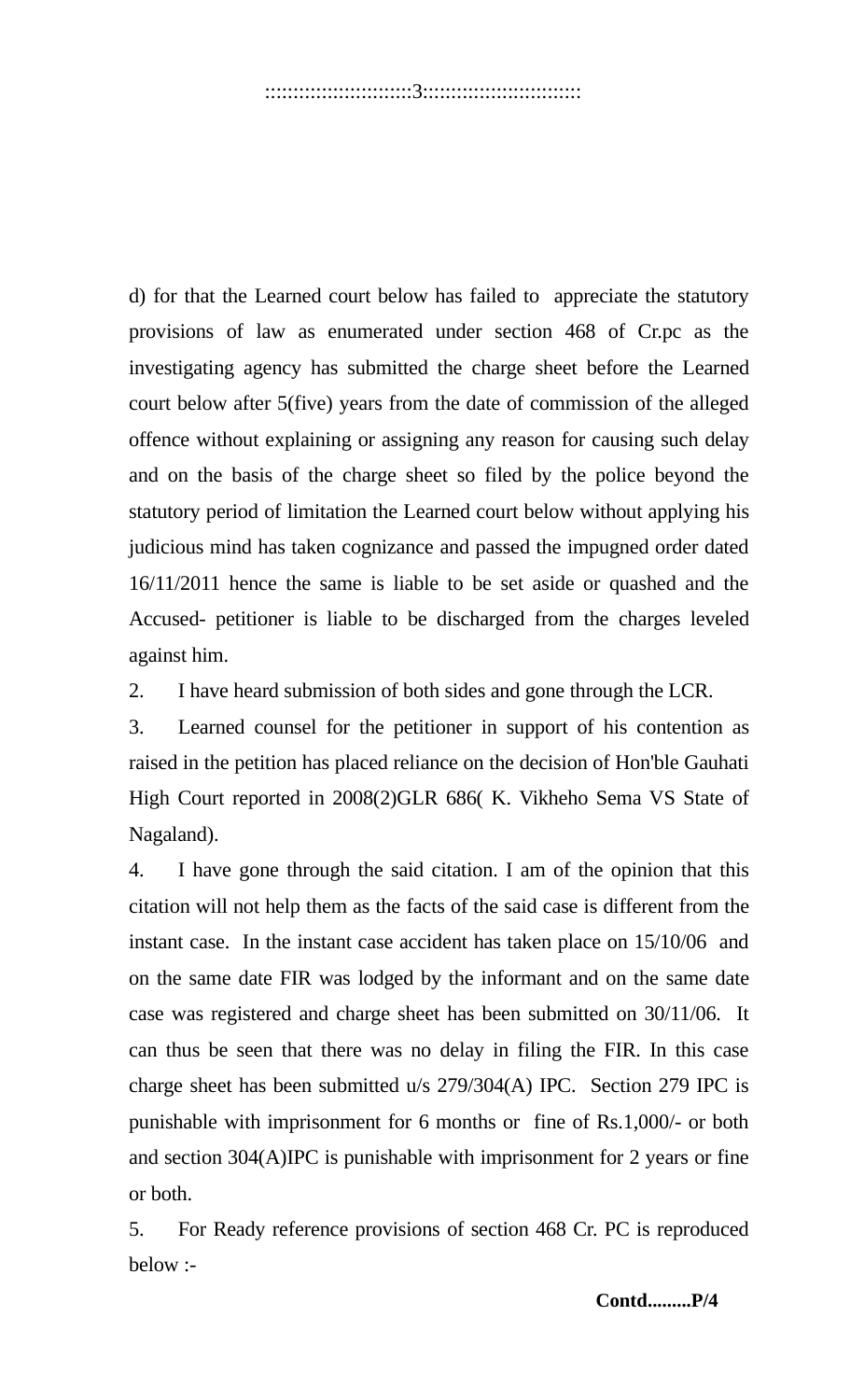**"468. Bar to taking cognizance after lapse of the period of limitation :-**

**1. Except as otherwise provided elsewhere in this code, no court shall take cognizance of an offence of the category specified in sub-section (2), after the expiry of the period of limitation.**

**2. The period of limitation shall be ---**

**a) Six months, if the offence is punishable with fine only;**

**b) one year, if the offence is punishable with imprisonment for a term not exceeding one year;**

**c) three years, if the offence is punishable with imprisonment for a term exceeding one year but not exceeding three years.**

**[(3) For the purposes of this section, the period of limitation, in relation to offences which may be tried together, shall be determined with reference to the offence which is punishable with the more severe punishment or, as the case may be, the most severe punishment.]"** 

6. Now contention has raised in the petition that learned court below has erred in law by taking cognizance of the charge sheet so filed by the police beyond the period of limitation without having separate petition for condoning the delay or explaining the cause of delay in the charge sheet is not tenable. In this case it is evident that charge sheet has been submitted within one and half months from the date of commission of offence as well as from the date of filing of the FIR. As such question of delay in submitting the charge sheet does not arise. It is evident from the charge sheet that same was forwarded to the Chief Judicial Magistrate, Bongaigaon on 2/11/11 and from the LCR it appears that the charge sheet was put up before the learned CJM, Bongaigaon on 16/11/11 and on that date he after taking cognizance made over the case to the court of learned SDJM(S), Bongaigaon for disposal.

7. Now constitution bench of Hon'ble Supreme Court in the case of Mrs. Sarah Mathew VS Institute of Cardio Vascular Diseases by its Director DR. K.M Cherian and Others( Criminal Appeal No. 829 of 2005)

 **Contd.........P/5**